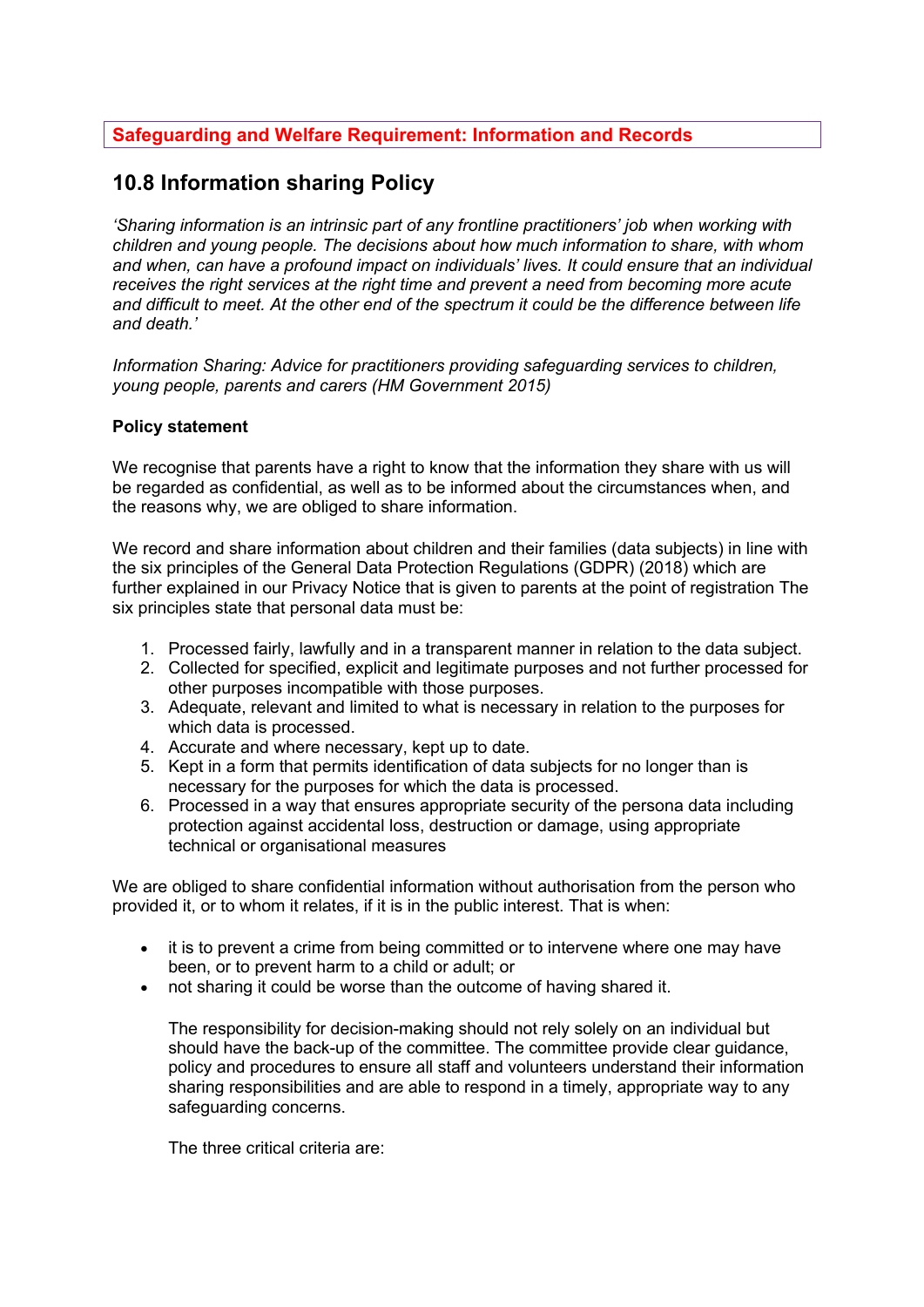- Where there is evidence that the child is suffering, or is at risk of suffering, significant harm.
- Where there is reasonable cause to believe that a child may be suffering, or is at risk of suffering significant harm.
- To prevent significant harm arising to children and young people or adults, including the prevention, detection and prosecution of serious crime.

### **Procedures**

Our procedure is based on the GDPR principles as listed above and the seven golden rules for sharing information in the Information sharing Advice for practitioners providing safeguarding services to children, young people, parents and carers*.* We also follow the guidance on information sharing from the Local Safeguarding Children Board.

*1. Remember that the General Data Protection Regulations 2018 and human rights law are not barriers to justified information sharing as per the Children Act 1989, but provide a framework to ensure that personal information about living individuals is shared appropriately.*

■ Our policy and procedures on Information Sharing provide guidance to *appropriate sharing of information [both within the setting, as well as] with external agencies.* 

*2. Be open and honest with the individual (and/or their family where appropriate) from the outset about why, what, how and with whom information will, or could be shared, and seek their consent, unless it is unsafe or if I have a legal obligation to do so. A Privacy Notice is given to parents at the point of registration to explain this further.* 

*In our setting we ensure parents:* 

■ Receive a copy of our Privacy Notice and information about our Information Sharing Policy when starting their child in the setting and that they sign our Registration Form to say that they understand the circumstances in which information may be shared without their consent. This will only be when it is a matter of safeguarding a child or vulnerable adult;

**• have information about our Safeguarding Policy;** 

have information about the other circumstances when information will be shared with external agencies, for example, with regard to any special needs the child may have or transition to school.

- *3. Seek advice from other practitioners if you are in any doubt about sharing the information concerned, without disclosing the identity of the individual where possible.* 
	- o *Our staff discuss concerns about a child routinely in supervision and any actions are recorded in the child's file.*
	- o *Our manager routinely seeks advice and support from the appropriate committee member (s) about possible significant harm.*
	- o *Our Safeguarding Policy sets out the duty of all members of our staff to refer concerns to our manager who is the designated person (or deputy in her absence), who will contact children's social care for advice where they have doubts or are unsure.*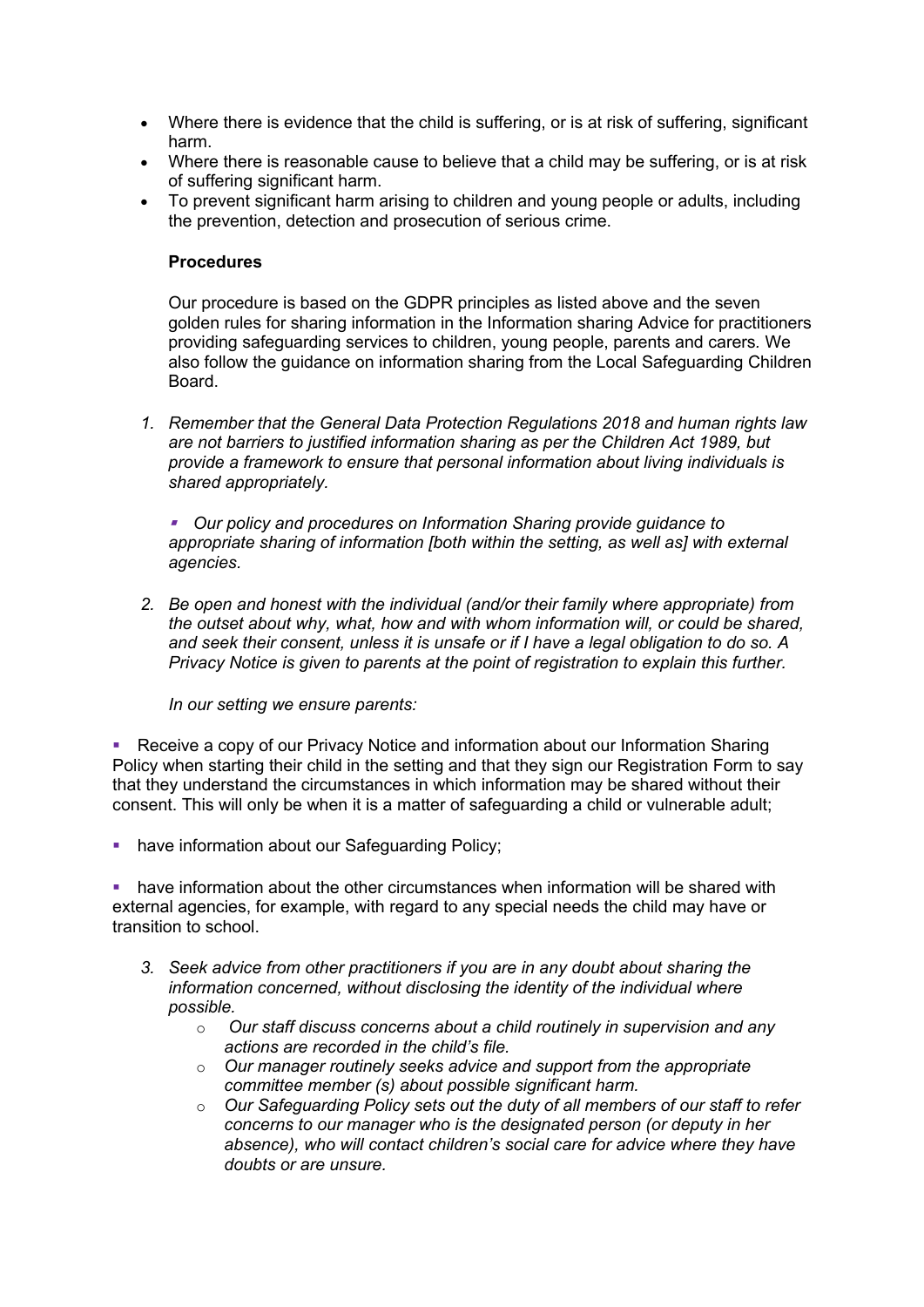- o *Our manager will seek advice if they need to share information without consent to disclose.*
- *4. Share with informed consent where appropriate and, where possible, respect the wishes of those who do not consent to share confidential information. You may still share information without consent if, in your judgement, there is good reason to do so, such as where safety may be at risk. You will need to base your judgement on the facts of the case. When you are sharing or requesting personal information from someone, be certain of the basis upon which you are doing so. Where you have consent, be mindful that an individual might not expect information to be shared.*

§ *We base decisions to share information without consent on judgements about the facts of the case and whether there is a legal obligation.* 

- § *Our guidelines for consent are part of this procedure.*
- § *Our manager is conversant with this and she is able to advise staff accordingly.*
- *5. Consider safety and well-being: Base your information sharing decisions on considerations of the safety and well-being of the individual and others who may be affected by their actions.*

*In our setting we:* 

- § *record concerns and discuss these with our designated person and/or designated officer from the committee for child protection matters;*
- § *record decisions made and the reasons why information will be shared and to whom; and*
- § *follow the procedures for reporting concerns and record keeping as set out in our Safeguarding Policy.*
- *6. Necessary, proportionate, relevant, adequate, accurate, timely and secure: Ensure that the information you share is necessary for the purpose for which you are sharing it, is shared only with those individuals who need to have it, is accurate and up-todate, is shared in a timely fashion, and is shared securely.*

§ Our Safeguarding Policy and Children's Records Policy set out how and where information should be recorded and what information should be shared with another agency when making a referral.

*7. Keep a record of your decision and the reasons for it – whether it is to share information or not. If you decide to share, then record what you have shared, with whom and for what purpose.* 

• Where information is shared, we record the reasons for doing so in the child's file; where it is decided that information is not to be shared that is recorded too.

#### *Consent*

When parents choose our setting for their child, they will share information about themselves and their families. This information is regarded as confidential. Parents have a right to be informed that we will seek their consent to share information in most cases, as well as the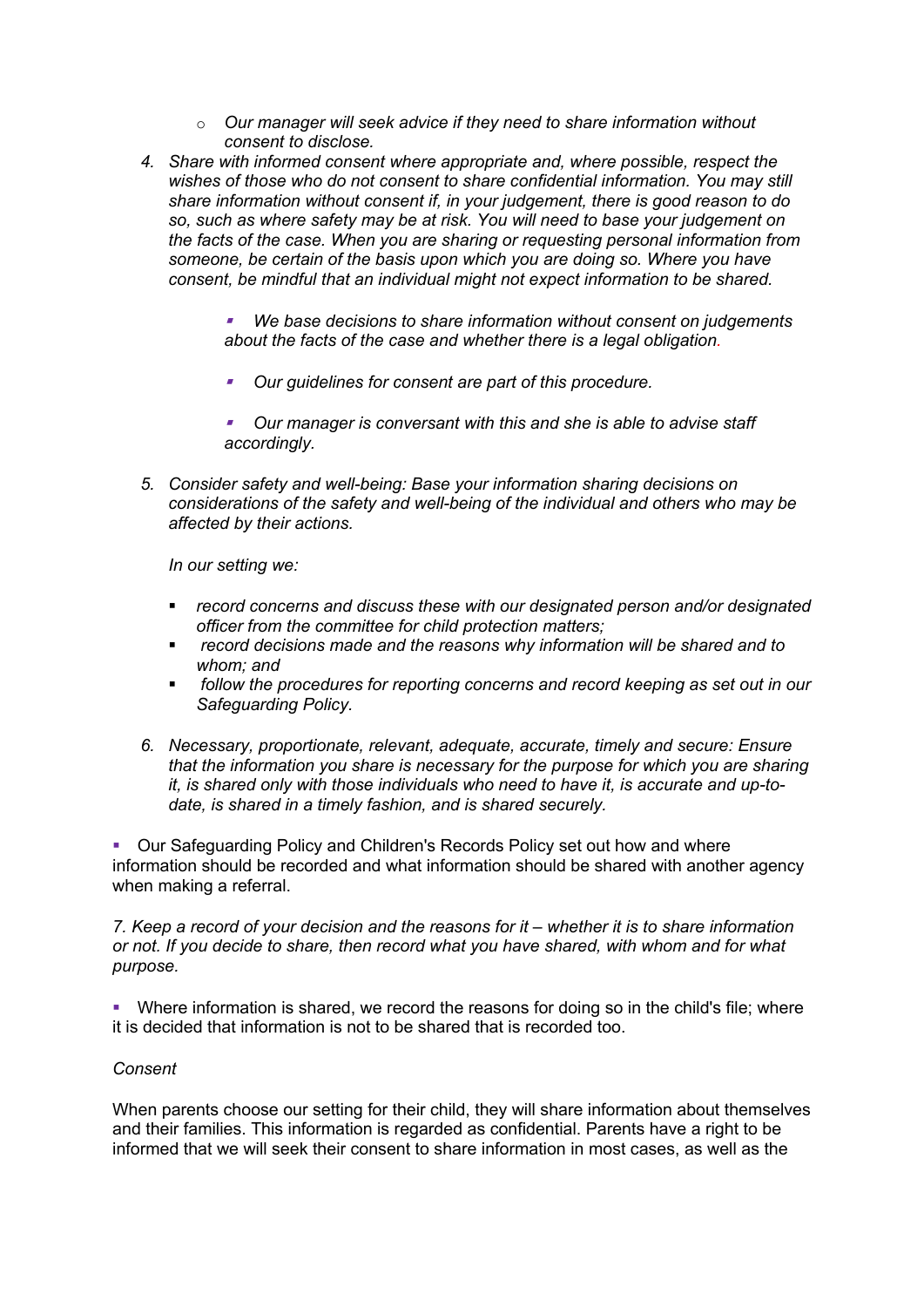kinds of circumstances when we may not seek their consent or may override their refusal to give consent. We inform them as follows:

- Our policies and procedures set out our responsibility regarding gaining consent to share information and when it may not be sought or overridden.
- We may cover this verbally when the child starts or include this in our prospectus.
- Parents sign our Registration Form at registration to confirm that they understand this.
- We ask parents to give written consent to share information about any additional needs their child may have, or to pass on child development summaries to the next provider/school.
- We give parents copies of the forms they sign.
- We consider the following questions when we assess the need to share:
	- $\circ$  Is there a legitimate purpose to us sharing the information?
	- $\circ$  Does the information enable the person to be identified?
	- $\circ$  Is the information confidential?
	- $\circ$  If the information is confidential, do we have consent to share?
	- $\circ$  Is there a statutory duty or court order requiring us to share the information?
	- $\circ$  If consent is refused, or there are good reasons for us not to seek consent, is there sufficient public interest for us to share information?
	- $\circ$  If the decision is to share, are we sharing the right information in the right way?
	- $\circ$  Have we properly recorded our decision?
- Consent must be freely given and *informed*  that is the person giving consent needs to understand why information will be shared, what will be shared, who will see information, the purpose of sharing it and the implications for them of sharing that information as detailed in the Privacy Notice.
- Consent may be *explicit*, verbally but preferably in writing, or *implicit*, implied if the context is such that sharing information is an intrinsic part of our service or it has been explained and agreed at the outset.
- Consent can be withdrawn at any time.
- We explain our Information Sharing Policy to parents.

## *Separated parents*

- Consent to share need only be sought from one parent. Where parents are separated, this would normally be the parent with whom the child resides. Where there is a dispute, we will consider this carefully.
- Where the child is looked after, we may also need to consult the Local Authority, as 'corporate parent' before information is shared.

All the undertakings above are subject to our paramount commitment, which is to the safety and well-being of the child. Please also see our Safeguarding Policy.

## **Legal framework**

- § General Data Protection Regulations (GDPR) (2018)
- Human Rights Act (1998)